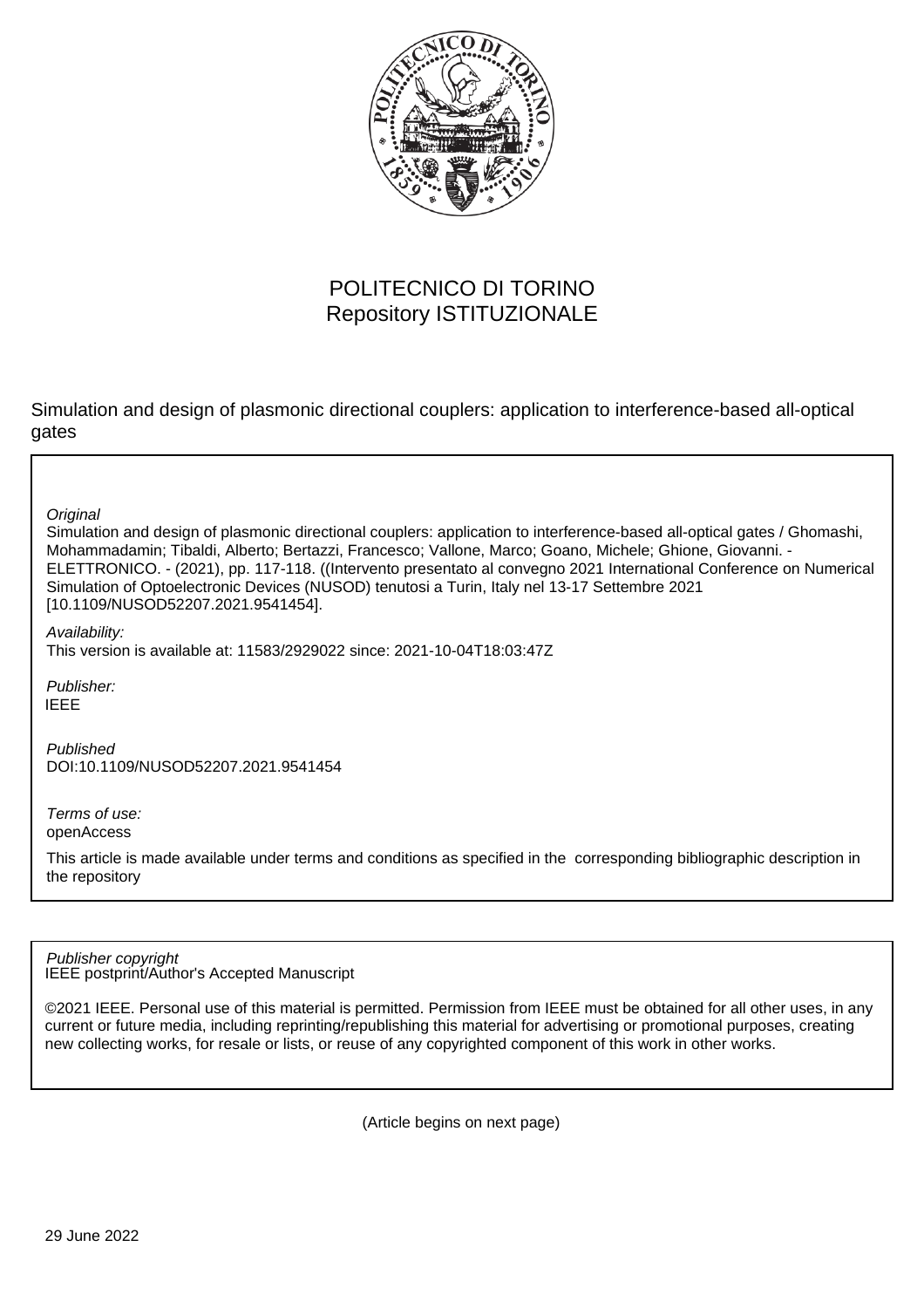# Simulation and design of plasmonic directional couplers: application to interference-based all-optical gates

Mohammadamin Ghomashi<sup>∗</sup> , Alberto Tibaldi∗†, Francesco Bertazzi∗†, Marco Vallone<sup>∗</sup> , Michele Goano∗†, and Giovanni Ghione<sup>∗</sup>

<sup>∗</sup> Department of Electronics and Telecommunications, Politecnico di Torino, 10129 Turin, Italy

† CNR-IEIIT c/o Politecnico di Torino, 10129 Turin, Italy

E-mail: mohammadamin.ghomashi@polito.it

*Abstract*—The paper is focused on the design of optical components based on plasmonic multi-slot directional couplers. In particular, the design of an all-optical gate is proposed, whose operation is based on the coupling between three plasmonic slots. The device input wavelength is 1550 nm, typical of long-haul telecommunication systems. The device footprint is as small as  $11\times6 \mu m^2$  and the contrast ratio as an AND gate is about 5.8 dB. The two well-known Finite-Difference Time-Domain (FDTD) and Finite-Difference Eigenmode (FDE) methods are used for the device simulation and optimization.

#### I. INTRODUCTION

All-optical gates and switches have been proposed both as an alternative to electro-optic components for optical routing/switching and as a building block for logical circuits overcoming fundamental limitations of electronic circuits [1]. All-optical gates typically require optical nonlinearities, see e.g. [2], but interference-based designs using linear materials have also been proposed, that are easier to fabricate [3], [4]. All-optical gates may exploit different device concepts, like the Mach-Zehnder interferometer [5], [6], the ring resonator [7] and, for interference-based gates, the Y-junction [3]. In this work, we present an interference-based all-optical gate exploiting plasmonic directional couplers. After preliminary studies on coupled plasmonic slot waveguides, the geometry is discussed and simulated with FDTD and FDE codes [8].



Fig. 1. Geometry of the three-slot directional coupler.

#### II. THE PLASMONIC DIRECTIONAL COUPLER

The plasmonic slot consists of a dielectric layer  $(SiO<sub>2</sub>)$ here) sandwiched between two metal layers (Au). If the three slots are close enough, the optical power is coupled between them. Fig. 1 shows the cross section of a directional coupler consisting of three coupled plasmonic slots. The width of each slot is 100 nm and the distance between slots is 150 nm. Also, the height of slot is designed to be 220 nm. The plasmonic effective refractive index  $n_{\text{eff}}$  is computed for a single slot and for the three-slot structure through the FDE method. Fig. 2 compares the modal plasmonic refractive indexes with that of  $SiO<sub>2</sub>$ . For a single slot, there is a single propagating mode, with effective refractive index larger than that of  $SiO<sub>2</sub>$ . For the three-slots coupler, three propagating modes exist, corresponding to globally odd and even field distributions in the coupled slots. The splitting in the refractive indexes increases with slot coupling and, in general, the geometry can operate as a directional coupler. If the optical power enters one of the directional coupler slots, after propagating for a certain coupling length, power is coupled to the other slots.



Fig. 2. Effective refractive index  $n_{\text{eff}}$  of the single plasmonic slot and of the three-slot coupler versus wavelength.

### III. ALL-OPTICAL GATE GEOMETRY AND OPERATION

All-optical interference-based gates (AND, OR, XOR) can be designed exploiting a three-slot directional coupler (instead